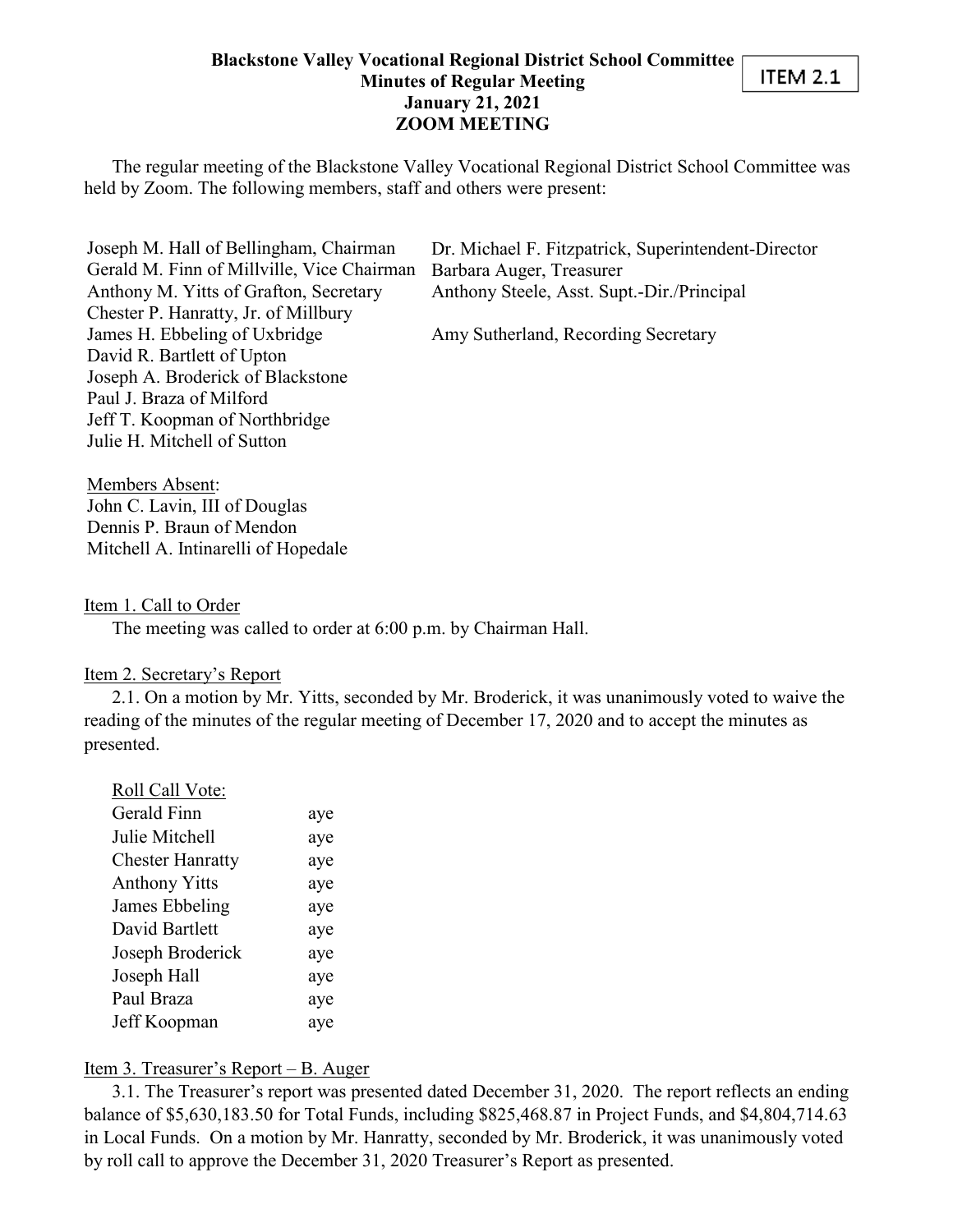| . в |  |
|-----|--|
|-----|--|

| Roll Call Vote:         |     |
|-------------------------|-----|
| Gerald Finn             | aye |
| Julie Mitchell          | aye |
| <b>Chester Hanratty</b> | aye |
| <b>Anthony Yitts</b>    | aye |
| James Ebbeling          | aye |
| David Bartlett          | aye |
| Joseph Broderick        | aye |
| Joseph Hall             | aye |
| Paul Braza              | aye |
| Jeff Koopman            | aye |
|                         |     |

3.2. The report for Little Beavers dated December 31, 2020 was provided. The reports reflect and ending balance of minus (\$200.00). On a motion made by Mr. Hanratty, seconded by Mr. Bartlett, it was unanimously voted by roll call to approve the December 31, 2020 report as presented.

| Roll Call Vote:         |     |
|-------------------------|-----|
| Gerald Finn             | aye |
| Julie Mitchell          | aye |
| <b>Chester Hanratty</b> | aye |
| <b>Anthony Yitts</b>    | aye |
| James Ebbeling          | aye |
| David Bartlett          | aye |
| Joseph Broderick        | aye |
| Joseph Hall             | aye |
| Paul Braza              | aye |
| Jeff Koopman            | aye |
|                         |     |

#### Item 4. School Committee Officers Election/Appointment for 2021

4.1. Chairman: Mr. Broderick hereby moved the election of Joseph Hall as Blackstone Valley Vocational Regional District Committee School Chair as required by section I(E) of the Blackstone Valley Vocational Regional School District Agreement and Policy "BDA/BDB" of the School District's policy manual. The term of office shall commence January 2021 and conclude at the regular meeting held January 2022 motioned by Mr. Hanratty, seconded by Mr. Bartlett, it was unanimously voted by roll call.

| Roll Call Vote:         |     |
|-------------------------|-----|
| Gerald Finn             | aye |
| Julie Mitchell          | aye |
| <b>Chester Hanratty</b> | aye |
| <b>Anthony Yitts</b>    | aye |
| James Ebbeling          | aye |
| David Bartlett          | aye |
| Joseph Broderick        | aye |
| Joseph Hall             | aye |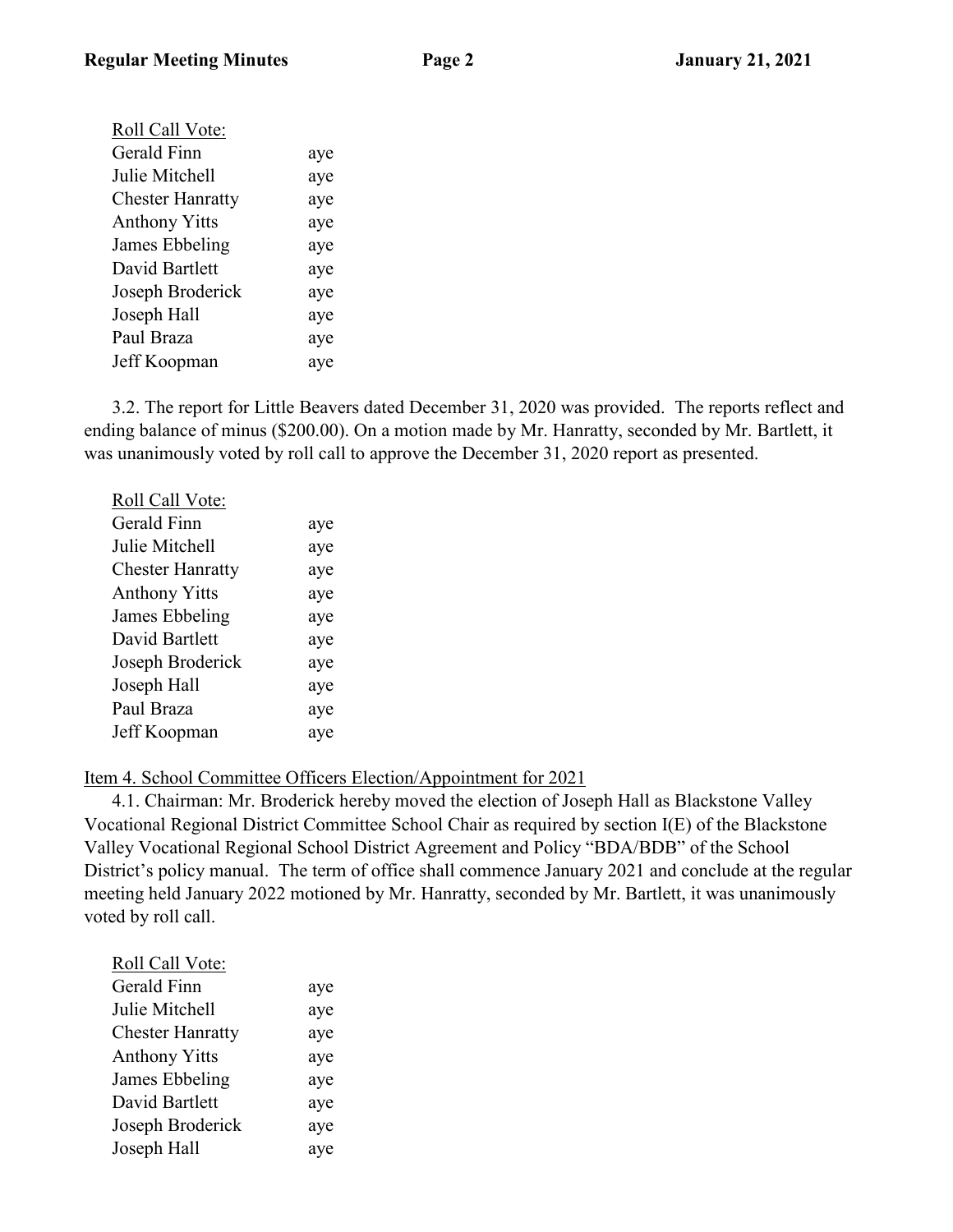| Paul Braza   | aye |
|--------------|-----|
| Jeff Koopman | aye |

4.2. Vice Chairman: Mrs. Mitchell hereby moved the election of Gerald Finn as Blackstone Valley Vocational Regional District School Committee Vice Chair as required by section I(E) of the Blackstone Valley Vocational Regional School District Agreement and Policy "BDA/BDB" of the School District's policy manual. The term of office shall commence January 2021 and conclude at the regular meeting held January 2022 motioned by Mr. Hanratty, seconded by Mr. Bartlett, it was unanimously voted by roll call.

| Roll Call Vote:         |     |
|-------------------------|-----|
| Gerald Finn             | aye |
| Julie Mitchell          | aye |
| <b>Chester Hanratty</b> | aye |
| <b>Anthony Yitts</b>    | aye |
| James Ebbeling          | aye |
| David Bartlett          | aye |
| Joseph Broderick        | aye |
| Joseph Hall             | aye |
| Paul Braza              | aye |
| Jeff Koopman            | aye |

4.3. Secretary: Applying his prerogative as leader of the School Committee, Chairman Joseph Hall appointed Anthony Yitts for the role of Blackstone Valley Vocational Regional District School Committee Secretary. The term of office which is based upon past practice, shall commence January 2021 and conclude at the regular meeting held January 2022.

4.4. Assistant Treasurer: Applying his prerogative as leader of the School Committee, Chairman Joseph Hall appointed Chester Hanratty as Assistant Treasurer for the Blackstone Valley Vocational Regional School District. The term of office shall commence January 2021 and conclude at the regular meeting held January 2022.

4.5. Payroll/AP Warrant Signer: Applying his prerogative as leader of the School Committee, Chairman Joseph Hall appointed Julie Mitchell as Blackstone Valley Vocational Regional School District Payroll/AP Warrant Signer. The term of office shall commence January 2021 and conclude at the regular meeting held January 2022.

4.6.a. Alternate Payroll/AP Warrant Signer #1: Applying his prerogative as leader of the School Committee, Chairman Joseph Hall appointed Paul Braza as Blackstone Valley Vocational Regional District Alternate Payroll/AP Warrant Signer #1. The term of office shall commence January 2021 and conclude at the regular meeting held January 2022.

4.6.b. Alternate Payroll/AP Warrant Signer #2: Applying his prerogative as leader of the School Committee, Chairman Joseph Hall appointed David Bartlett as Blackstone Valley Vocational Regional District Alternate Payroll/AP Warrant Signer #2. The term of office shall commence January 2021 and conclude at the regular meeting held January 2022.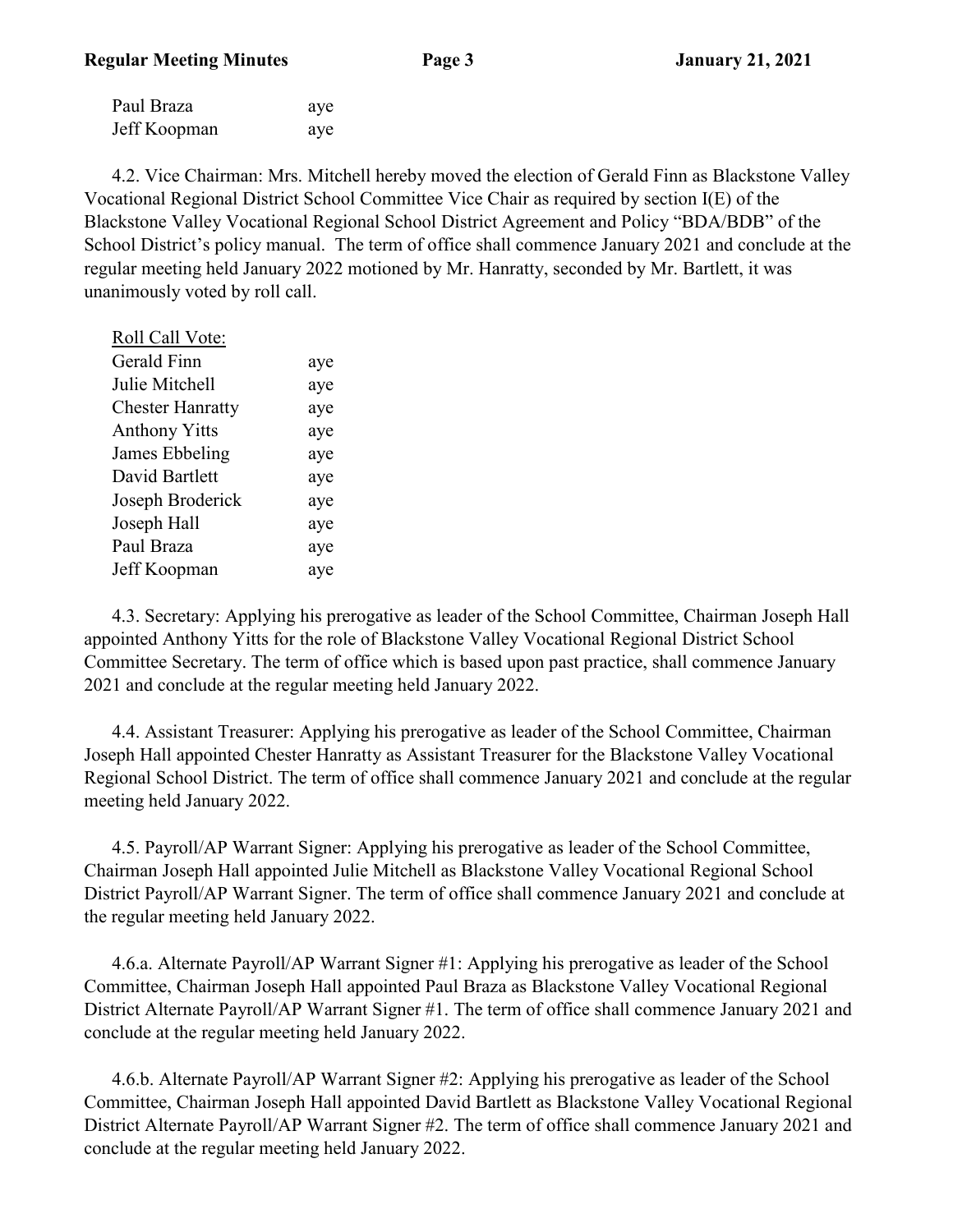4.6.c. Alternate Payroll/AP Warrant Signer #3: Applying his prerogative as leader of the School Committee, Chairman Joseph Hall appointed James Ebbeling as Blackstone Valley Vocational Regional District Alternate Payroll/AP Warrant Signer #3. The term of office shall commence January 2021 and conclude at the regular meeting held January 2022.

### Item 5. Student Recognition – Dr. Fitzpatrick

5.1. Riley Holt was recognized for his perfect score on the Principles of Engineering test.

### Item 6. Comments by Students Representatives – Isabella Caccavelli & Emma Coakley

6.1. The School Committee was informed that the student representatives are creating a number of virtual events in which the student body can participate. Sample events are: Spirit Day Colors and a virtual roll playing game called Among Us. There was a suggestion by Dr. Fitzpatrick that the student council look into connecting with students who may be struggling with virtual classes. The student representatives will follow-up on that request.

## Item 7. Budget Subcommittee Report – J. Mitchell

7.1. Julie Mitchell provided an update that the budget subcommittee has been meeting on a regular basis. There has been great progress to date. The public hearing is scheduled for March 4, 2021. There will be refinements in the budget numbers once the State comes out with their numbers.

### Item 8. Assistant Superintendent – Director's Report – A. Steele

8.1. Assistant Superintendent Steele informed the Committee that the school continues to be working on a 2.25 status. This will hopefully change once the COVID-19 numbers decrease.

8.2. The Committee is in receipt of the 2021-2022 Blackstone Valley Tech Calendar. The calendar was adopted via consensus with no member opposing.

8.3. The Practical Nurse Graduation is anticipated to take place on February 1, 2021. (*Note: To accommodate graduates, this day was subsequently changed to 2/8/*21). There was a survey sent out and the students wanted to have an in-person pinning. This event will be in person with the required COVID-19 regulations in place.

8.4. Due primarily to known retirements, there have been some changes in the staffing at BVT. There are new employees in both the administrative and business offices. A welcome was extended to all new staff members.

8.5. The NEASC Preparation Process/Schedule continues to be on schedule.

## Item 9. Superintendent-Director's Report – M. Fitzpatrick

9.1 Superintendent's Contract Renewal – Per the current contract provisions, the School Committee may vote to extend the Superintendent's contract beyond FY21. On behalf of the School Committee, Joe Broderick hereby moved to extend the Superintendent-Director's contract subject to mutually acceptable negotiations with the negotiations subcommittee. This motion was seconded by David Bartlett and was unanimously voted by roll call vote.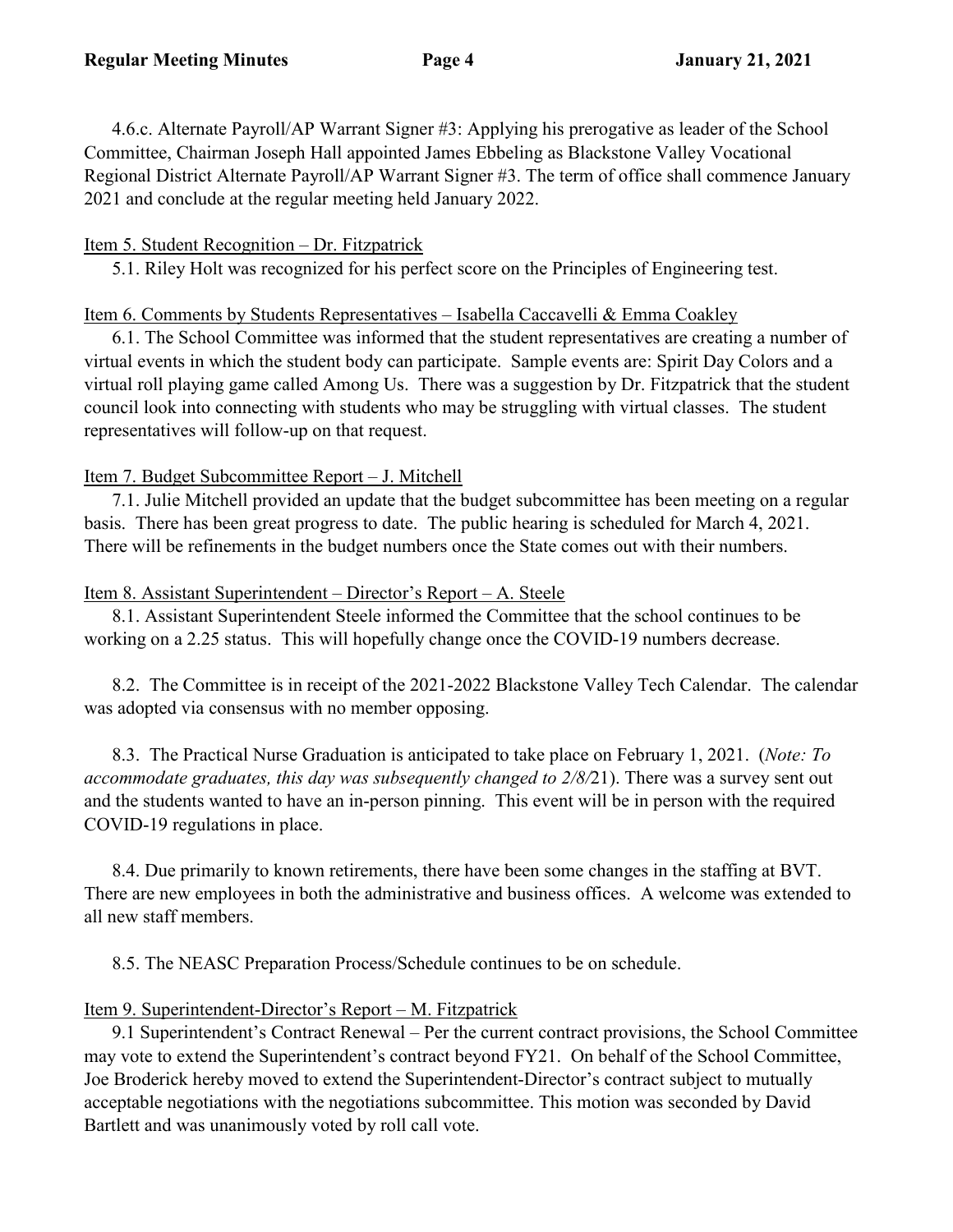| Roll Call Vote:         |     |
|-------------------------|-----|
| Gerald Finn             | aye |
| Julie Mitchell          | aye |
| <b>Chester Hanratty</b> | aye |
| <b>Anthony Yitts</b>    | aye |
| James Ebbeling          | aye |
| David Bartlett          | aye |
| Joseph Broderick        | aye |
| Joseph Hall             | aye |
| Paul Braza              | aye |
| Jeff Koopman            | aye |
|                         |     |

Gerry Finn will bring this to the budget subcommittee as part of the negotiations.

9.2. Multiple Zoom Meeting Update: In order to keep abreast of pending federal and state budget and other regulations, the Superintendent continues to take part in various zoom meetings. A sampling of those meetings are as follows:

- a. MAVA Subgroup DESE-CTE- Drop-In: 12/21/20,1/25/21
- b. Worcester County Supt. Assoc: 01/05/21
- c. MAVA Check-In Session: 01/07/21, 01/14/21
- d. Commission Riley: 01/07/21
- e. District Superintendents' Consortium: 01/08/21
- f. MARS Regional Transportation Discussion: 01/13/21
- g. M.A.S.S. Professional Development Committee: 01/15/21
- h. MARS Board of Directors Meeting: 01/19/21
- i. CVTE Awareness Gap Discussions Meeting: 01/20/21
- j. M.A.S.S. Executive Board: 01/20/21
- k. M.A.S.S. Mid-Winter Meeting: 01/21/21
- l. Vet Tech Meeting with DESE: 01/21/21
- m. NEASC Decennial Review Meeting: 01/21/21

9.3. Superintendent's Gourmet Dinner is scheduled for March 2021.

## Item 10. New Business

No new business was conducted.

# Item 11. Items for the Good of the Committee

The monthly compilation of news clippings and correspondence was made available for the School Committee's review.

Item 12. Next Regularly Scheduled School Committee Meeting – J. Hall The next regularly scheduled meeting will be held on March 4, 2021 at 6:00 p.m.

# Item 13. Meeting Closure

13.1. The meeting was closed as declared by Chairman Hall.